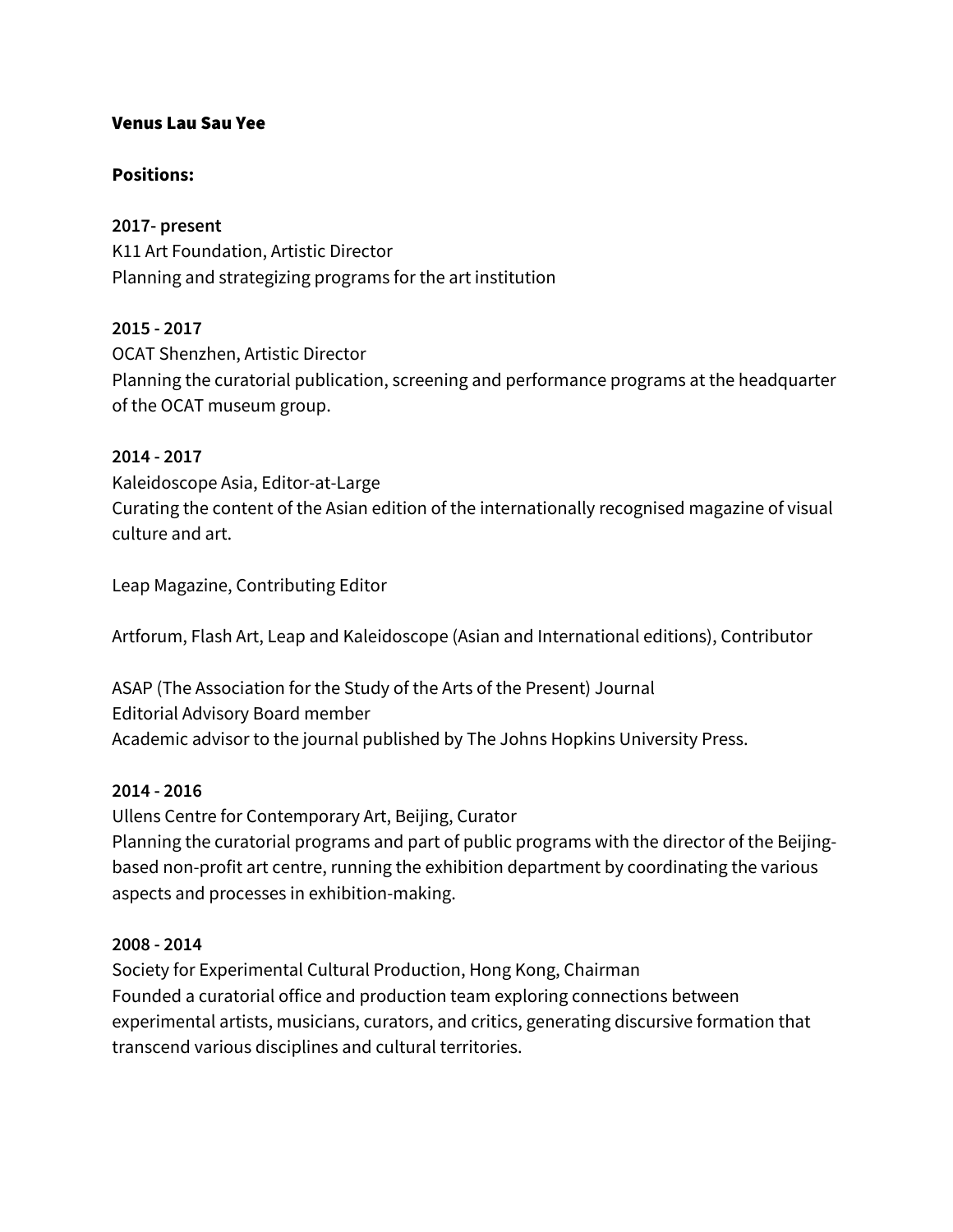#### **2008 - 2009**

Vitamin Creative Space, Beijing, RMB City Project Curator Curated projects related to Cao Fei's RMB City project. Responsibilities included conceptual contributions, archive creation and management, Second Life research, editing, and textual work.

# **Exhibitions:**

# **2019**

# *Glow like That***, Victoria Dockside, Hong Kong**

A group exhibition contemplates on the concepts of light, reflection and spaces by showing the practice by artists from different regions and generations.

Participating artists include:

Advisory Board Crystals, Kelly Akashi, Larry Bell, Chen Wei, Chen Zhou, Tishan Hsu, Donna Huanca, Liang Yuanwei, Mountain River Jump!, Raúl de Nieves De Wain Valentine, Alice Wang, Lantian Xie, Tsuruko Yamazaki, Yu Honglei and Zhang Ruyi

# *Oscar Murillo and Zhang Enli***, K11 Chi Art Museum, Shanghai**

Two solo exhibitions by two painters who rethink the concept of painterly spaces.

### **2018**

# *Mumbling Mud: Katharina Grosse***, K11 Chi Art Museum, Shanghai**

The German's first art exhibition in mainland China, featuring new artworks based on the idea of spectrality and mediation.

# *Emerald City***, K11 Hong Kong pop-up art space, Hong Kong**

Inspired by the green spectacles in Wizard of Oz, Emerald City is a group exhibition rethinking on visualizing and blinding effect of geometry.

Participating artists include Ashley Bickerton, Dora Budor, Nina Canell, Oscar Chan Yik Long, Chen Zhou, Carl F. Cheng, Dumb Type, Peter Halley, Nik Kosmas, Ajay Kurian, Liu Chuang, Andrew Luk/ Alexis Mailles/ Peter Nelson, Mountain River Jump!, Oscar Murillo, Shen Xin, Keiichi Tanaami, THE PLAY, Ben Tong, Clarissa Tossin, Adrián Villar Rojas, Alice Wang, Doris Wong Wai Yin, Trevor Yeung, Zhang Enli, Zhang Ruyi and Zhou Siwei

# *Betty Woodman and Zhao Yang***, K11 Chi Art Museum, Shanghai**

# *The Enormous Space: Cui Jie and Lee Kit***, OCAT Shenzhen**

The double solo for the Shanghai-based and Hong Kong-based artists on the idea of constructing spatiality outside the physical spaces of the art forms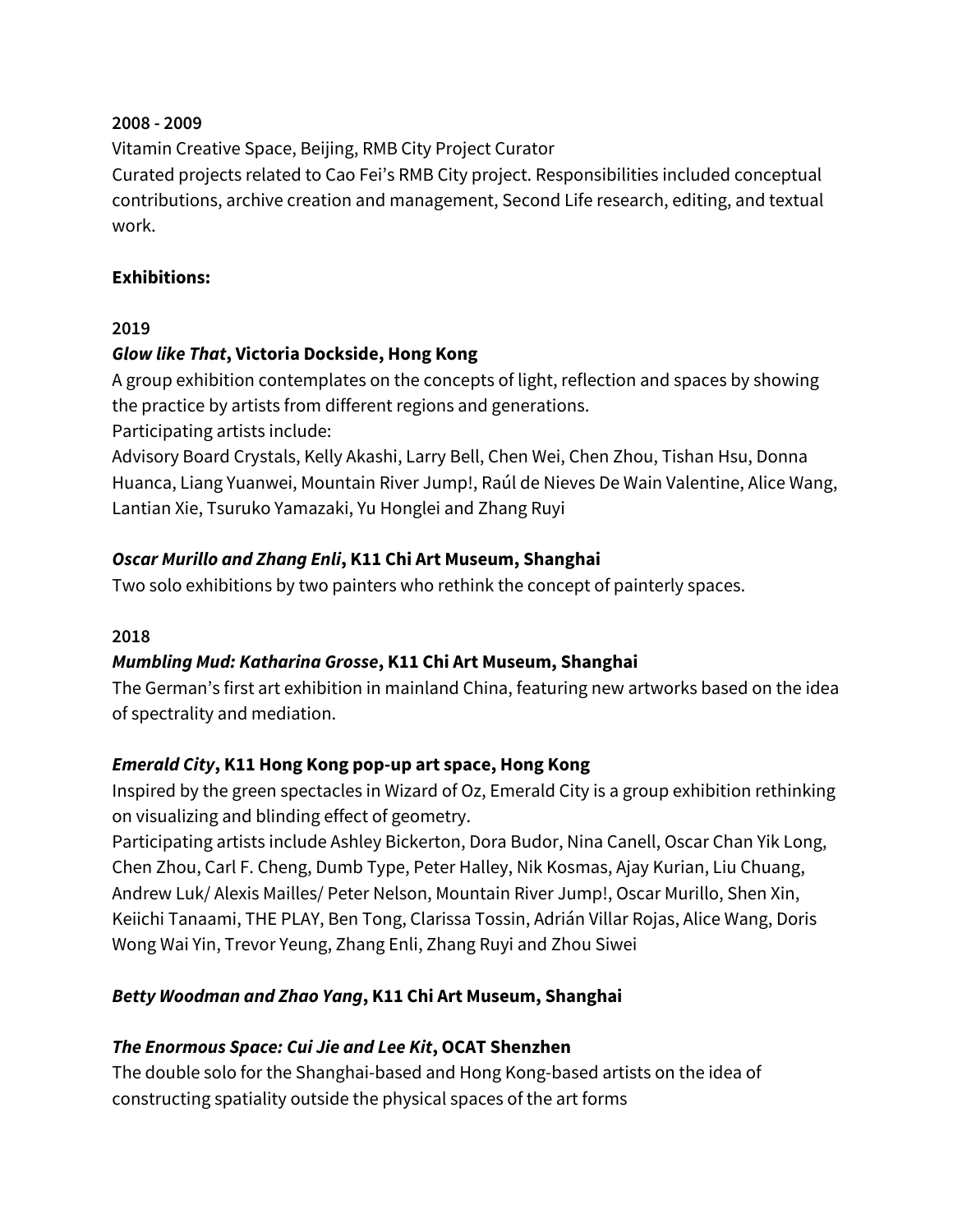#### **2017**

### *Mass Entrepreneurship: a solo project by Simon Denny***, OCAT Shenzhen**

The Berlin-based artist's first solo exhibition in China after his projects at Venice Biennale (New Zealand Pavilion), MoMA PS1 and Serpentine Gallery, based on his research on the tech scene and landscape of Shenzhen.

#### **2016**

### *OCAT Performs: Act,* **OCAT Shenzhen**

Performance by young Chinese artists Tao Hui and Li Ran.

### *All: Jiang Zhi Solo Exhibition***, OCAT Shenzhen**

A retrospective exhibition of the Chinese artist whose artworks denies the parallax of the concept of light.

# **Summer Triangle: Jon Rafman, Adrian Wong, Lantian Xie, OCAT Shenzhen**

A three-artist exhibition exploring on how mass media mould the image of a city.

# *Digging a Hole in China***, OCAT Shenzhen**

A group exhibition by Chinese contemporary artists focusing on the temporality of land. Participating artists include Cao Fei, Colin Siyuan Chinnery, Li Jinghu, Lin Yilin, Liu Chuang, Liu Wei, Wang Jianwei, Xu Qu, Xu Tan, Zhang Liaoyuan, Zheng Guogu, Zhuanghui

#### **2015**

# *Secret Timezones Trilogy: Haegue Yang***, solo exhibition in China, Ullens Centre for Contemporary Art, Beijing**

The first retrospective of the Berlin-based Korean artist in China.

# *Secret Timezones Trilogy: Korakrit Arunanondchai, "2012-2555, 2556, 2557"***, solo exhibition, Ullens Centre for Contemporary Art, Beijing**

The first solo exhibition of the New York-based Thai artist whose practice resonates the repetitive affective space in pop culture industry.

# *Secret Timezones Trilogy: Ming Wong, "Next Year"***, solo exhibition, Ullens Centre for Contemporary Art, Beijing**

Showing the Singaporean artist's newly commissioned artworks based on his research on the histories of sci-fi movies and Cantonese opera.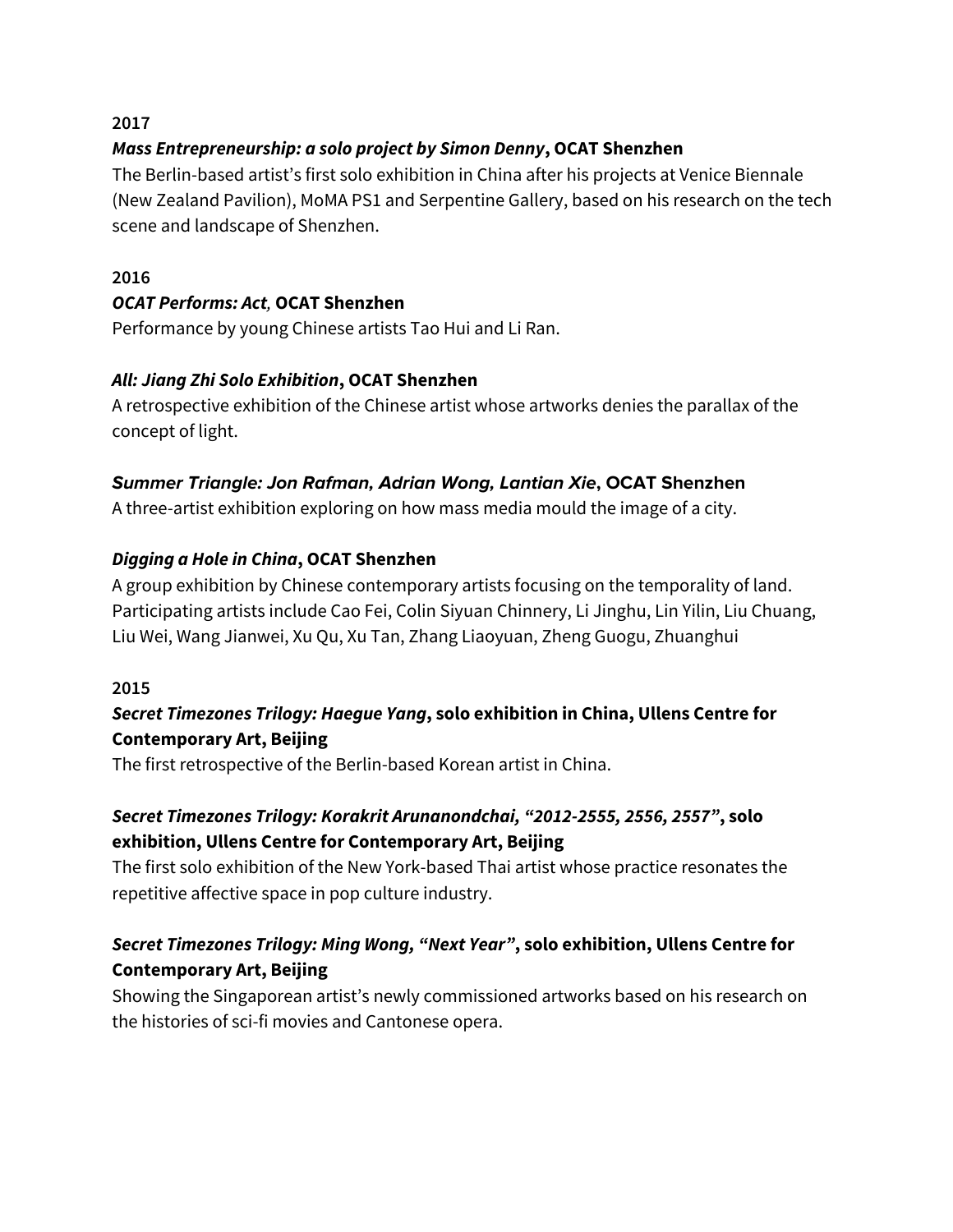# **2014** *Art Post-Internet***, Ullens Centre for Contemporary Art, Beijing**

# *Hans van Dijk: 5000 Names***, Ullens Centre for Contemporary Art, Beijing**

### **2013**

*The Floating Eternity Project***, Para/Site Art Space, Hong Kong**

### **2012**

*rites, thoughts, notes, sparks, swings, strikes. a hong kong spring***, Para/Site Art Space, Hong Kong**

### *Jiang Zhi: Impure Light***, Saamlung, Hong Kong**

Looking at the Chinese artist's new photographic and glitch paintings work with an eye of mechanic eyes in modern life.

# *No One to Hear You Scream: Chen Chien-jung, Gao Weigang, Frank Havermans, Joao O, John Powers, Piers Secunda, Yaohua Wang***, Sammlung, Hong Kong**

A group show presenting the uncanniness of non-relationality in contemporary spatiality.

# *Hong Kong Spring***, Para/Site Art Space, Hong Kong**

A collaboration with one of most important non-profit space in Hong Kong in he form of a forum with a diverse group of speakers discussing the eternal return of the Spring as an object and a political metaphor.

# *Tsang Tsou Choi:King of Kowloon***, Saamlung, Hong Kong**

Presenting the legendary Hong Kong outsider-artist's calligraphy works in an alternative perspective other than the cliched angles of archive and design.

### **2011**

# *Charles Labelle: Guilty* **, Saamlung, Hong Kong**

Inspired by Georges Bataille's book Guilty, the exhibition shows Labelle's drawings of religious buildings which bears a connection with the book written in WWII.

### *Joao Vasco Paiva: Palimseptic***, Saamlung, Hong Kong**

Showing the installations and machine-paintings by Hong Kong-based Portuguese artist.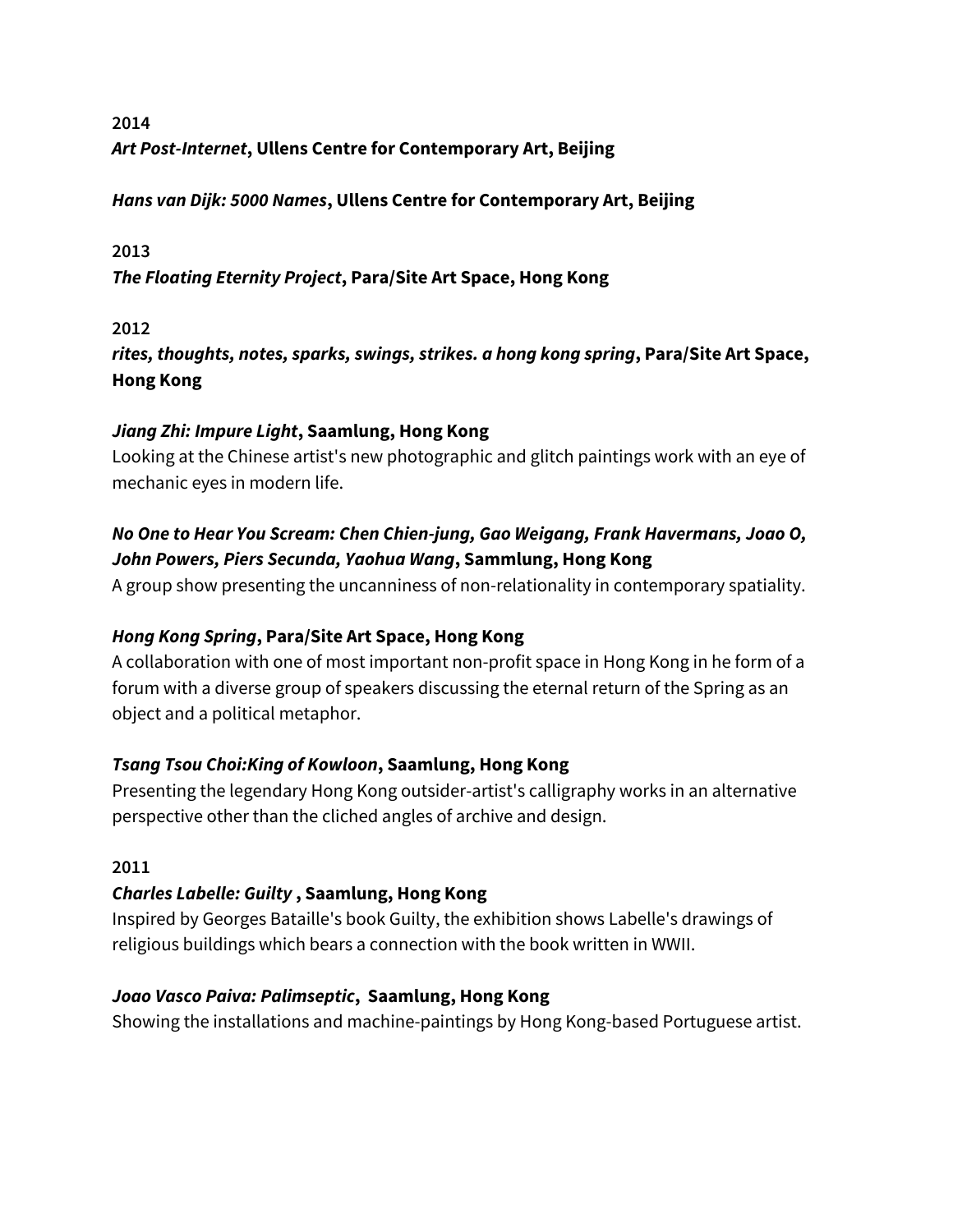#### *Writing Off the Walls***, Various Venues, Hong Kong**

An off-site exhibition with various artists including Bai Xiaoci, Chow Chun Fai, Joao Vasco Paiva, Samson Young, Adrian Wong, Yang Xinguang, Jiang Zhi, Nadim Abbas, Lee Kit, Kitty Ko, and MAP OFFICE during the period of ART HK 2011, taking the form of textual intervention.

#### *Su Wenxiang Solo Show***, Peak Suite, Hong Kong**

A solo exhibition of the emerging Beijing-based artist, focusing on his video and installation works.

### *The Border Show***, Various venues, Hong Kong and Shenzhen**

Exhibition of public and experimental art exploring the semiotic and political border between Hong Kong and Shenzhen, including work by Leung Chi Wo, Adrian Wong, Nadim Abbas, Hu Xiangqian, Huang He and Huang Shan, Li Jinghu, and Jon Phillips and Matt Hope.

#### **2010**

### *Sound Project***, 1a Space, Hong Kong**

An exhibition interrogating sound and artistic practice in collaboration with Steven Lam (Cooper Union) at 1a Space.

#### *Sharism* **Launch and Conference (Satellite event, Get It Louder), Beijing**

Collaboration with Jon Phillips and Matt Hope.

### *Repairing Space***, Blue Lotus Gallery, Hong Kong**

Curator of solo exhibition for emerging Hong Kong conceptual painter Kitty Ko Sin Tung.

### *Resonance***, Input/Output, Hong Kong**

Curator for group exhibition examining sound and art including Yao Chung-Han and Samson Young.

### *A Torturous Vision***, Input/Output, Hong Kong**

Curator of solo exhibition for emerging Shanghai bioartist Lu Yang.

### *Babel – Babble***, Crystal Media Centre, Shanghai**

Coordinator and translator of archival exhibition including Hans Ulrich Obrist interviews and other materials.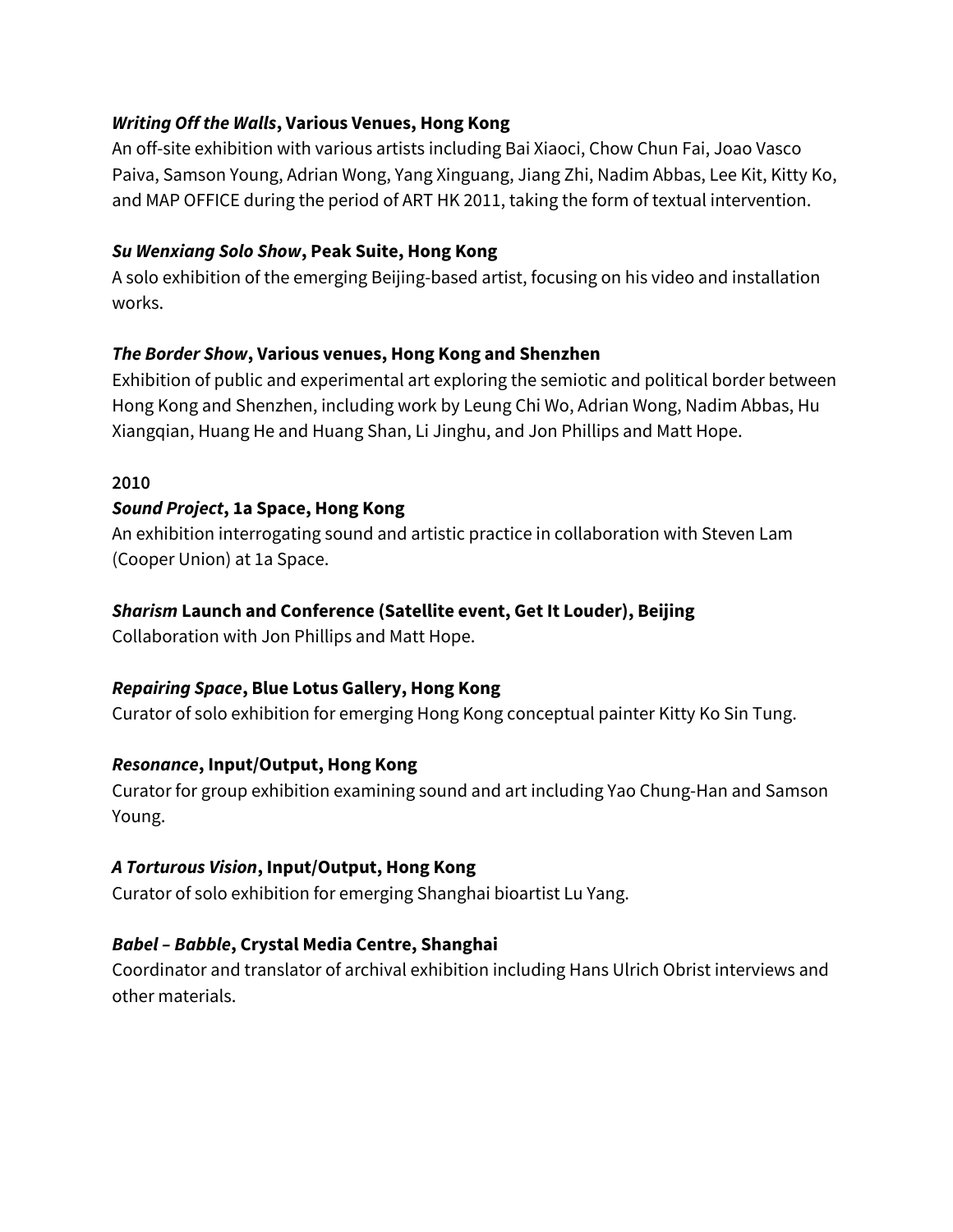### **Editing and translation:**

Upcoming *Mumbling Mud, Katharina Grosse*

# **2018**

Simon Denny Takeover (a collaboration with Kaleidoscope magazine)

# **2016**

Cao, Fei. *Cao Fei. Splendid River. A Text and Drawing Book*. Edited by Venus Lau, Revolver Publishing, 2016.

# **2014**

Ji Dachun and Bao Dong: the Dialog

Vik, Muniz. 《維克.穆尼斯:萬象》. translated by Venus Lau, Ben Brown Fine Arts, 2014. Exhibition catalogue, published on the occasion of the exhibition at Long Museum West Bund, Shanghai

# **2011**

*Zhang Peili: Certain Pleasures*. Edited by Venus Lau and Robin Peckham, Blue Kingfisher, 2011 Editing and translating the monograph for the first video artist in China

*Charles Labelle: Guilty*, Old Heaven Book Store,Shenzhen Interpretation for the panel discussion which marks the launching of the book Corpus by Hong Kong-based artist Charles Labelle.

"Art and Electronic Media"

Editing the Chinese translation for new media art historian Edward Shanken 's academic essay.

"Liang Yuanwei: Golden Note" ArtSlant Translation of text on the Beijing-based artist's exhibitions of recent painting.

2010

Daojian, Pi. *Collected Theoretical and Critical Writings of Pi Daojian*. Edited by Pi Li, translated by Venus Lau and Robin Peckham, H2 Foundation for Arts and Education, 2011 Translation of essays by the established Chinese art critic.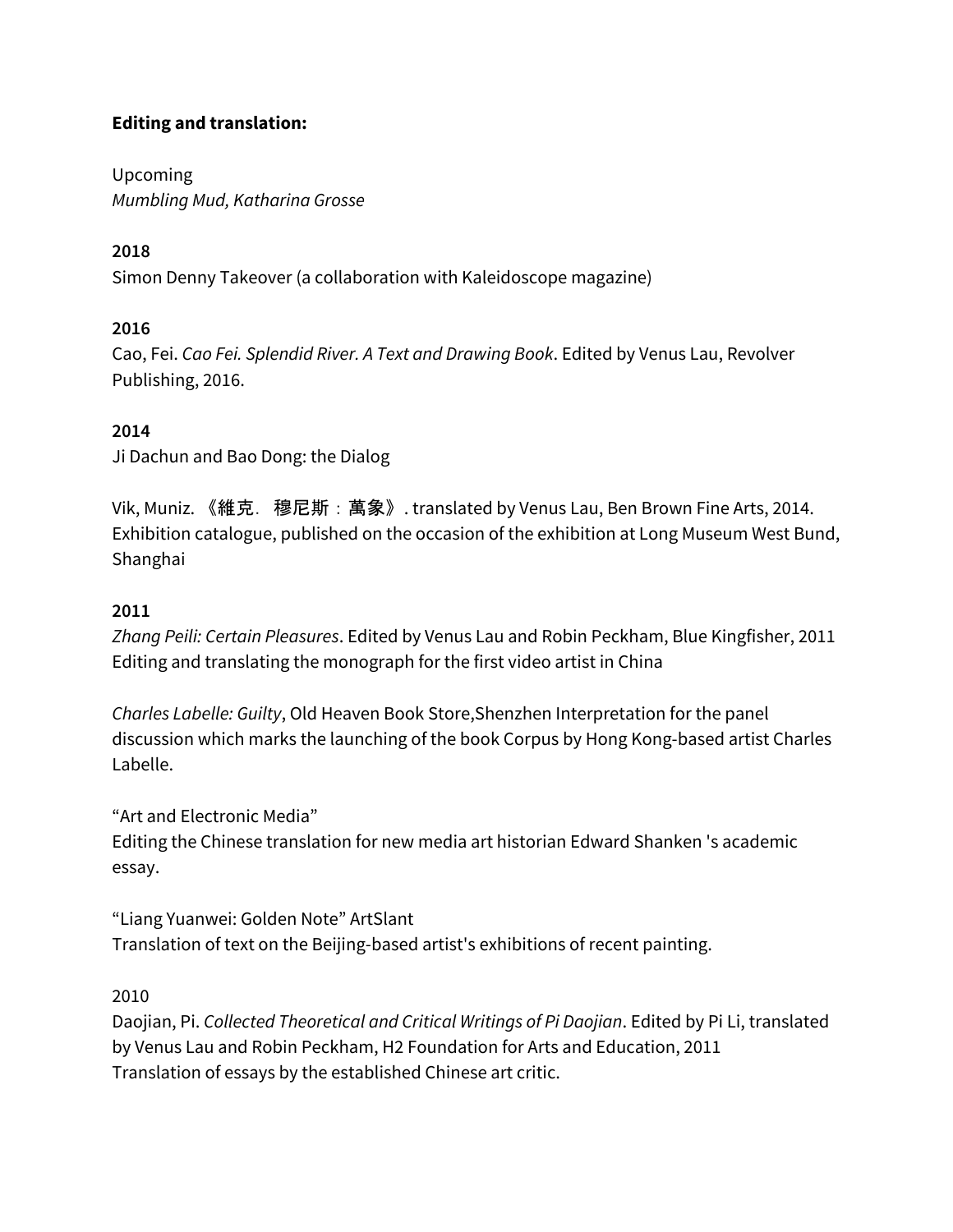*Open It Up: Archive 2.0 Wikitopia*, Videotage and Hong Kong University Interpretation for guests Jon Cates, Phoebe Wong, and Zheng Weimin who spoke on the possibility of digital archives.

*Runscape*, 10 Chancery Lane Translation of narration in video work from architectural practice MAP Office.

*Where the Map is the Territory: MAP Office in Hong Kong Office for Discourse Engineering* Translator of portions of monograph on art and architecture collective MAP Office, including contributions from Hou Hanru, Ackbar Abbas, Norman Ford, Josef Ng, Maurizio Bortolotti, and Claire Tancons.

*The Chinese Thinking: Hans Ulrich Obrist & Rem Koolhaas interview 30 of China's leading figures*, Shenzhen Civic Centre

Translation of the marathon dialogue between Rem Koolhaas, Hans Ulrich Obrist and 30 guests from different cultural circles in China.

This is Hong Kong Para/Site Art Space Translation of catalogue for group video exhibition of Hong Kong artists

Sheung Chi, Kwan. *A Brief Chronicle of Kwan Sheung Chi's Artistic Career*. Edited by Anthony Yungi, translated by Venus Lau and Robin Peckham, Gallery Exit, 2010 Translation and editing of monographic catalog on emerging Hong Kong artist.

**2009**

International Poetry Nights in Hong Kong: Interview with Gary Snyder Chinese University of Hong Kong

Simultaneous English-Mandarin and Mandarin-English interpretation.

Artslink, November issue Hong Kong Arts Centre Translation and editing

**2008**

Battery City: A Post-Olympic Beijing Mini-Marathon by Hans Ulrich Obrist, Vitamin Creative Space, Beijing Simultaneous Mandarin/Cantonese-English + English-Mandarin interpretation